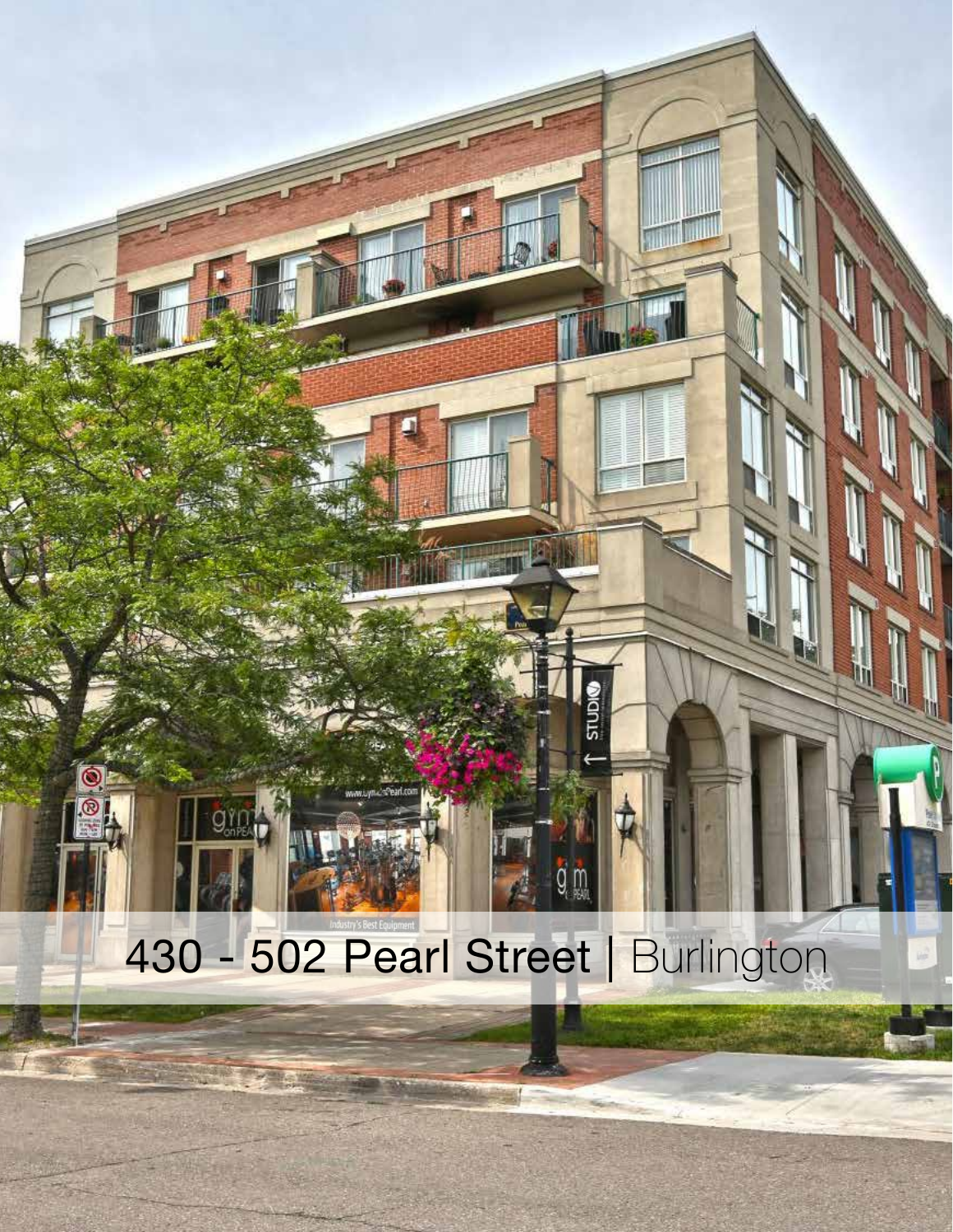Rare executive 2 bed, 2 bath, 1 parking offering in this downtown core boutique midrise! Every inch of this Penthouse unit is stunning & renovated! Enjoy 9ft ceilings in your O/C living/dining area, wide plank cork flooring, gorgeous views & fresh (2018) designer decor throughout. Step into your eat-in kitchen featuring extended height espresso cabinets with under-mount lighting & soft close drawers, new S/S whirlpool fridge, stove & B/I microwave, luxurious white quartz countertops, ceramic tiling & pot lighting complete this gorgeous kitchen! Spacious master bedroom features W/I closet w/ organizer, wide plank cork flooring, ample space for a king bed, stunning 4-piece ensuite w/soaker tub, vanity w/porcelain counters, large W/I shower w/glass tiling & ceramic flooring. Bright second bedroom has upgraded lighting, a large double door closet & floor to ceiling sliding glass door to access a north-facing covered terrace! Completely gutted June 2018 your stunning second bath features floor to ceiling neutral porcelain tiling, new dual flush one piece American standard toilet, gorgeous dark porcelain flooring, enclosed large glass shower w/matte black rain shower head imported from Italy, floating vanity w/modern matte black tap & large mirror w/updated lighting! New hardware on all doors, full size stacked GE washer & dryer & new blinds on most windows complete this fabulous condo! Walk to cafes, shopping, dining, Benchmark boutique gym on 1st floor & the lake in just seconds!



## Welcome to 403 - 502 Pearl Street, Burlington!